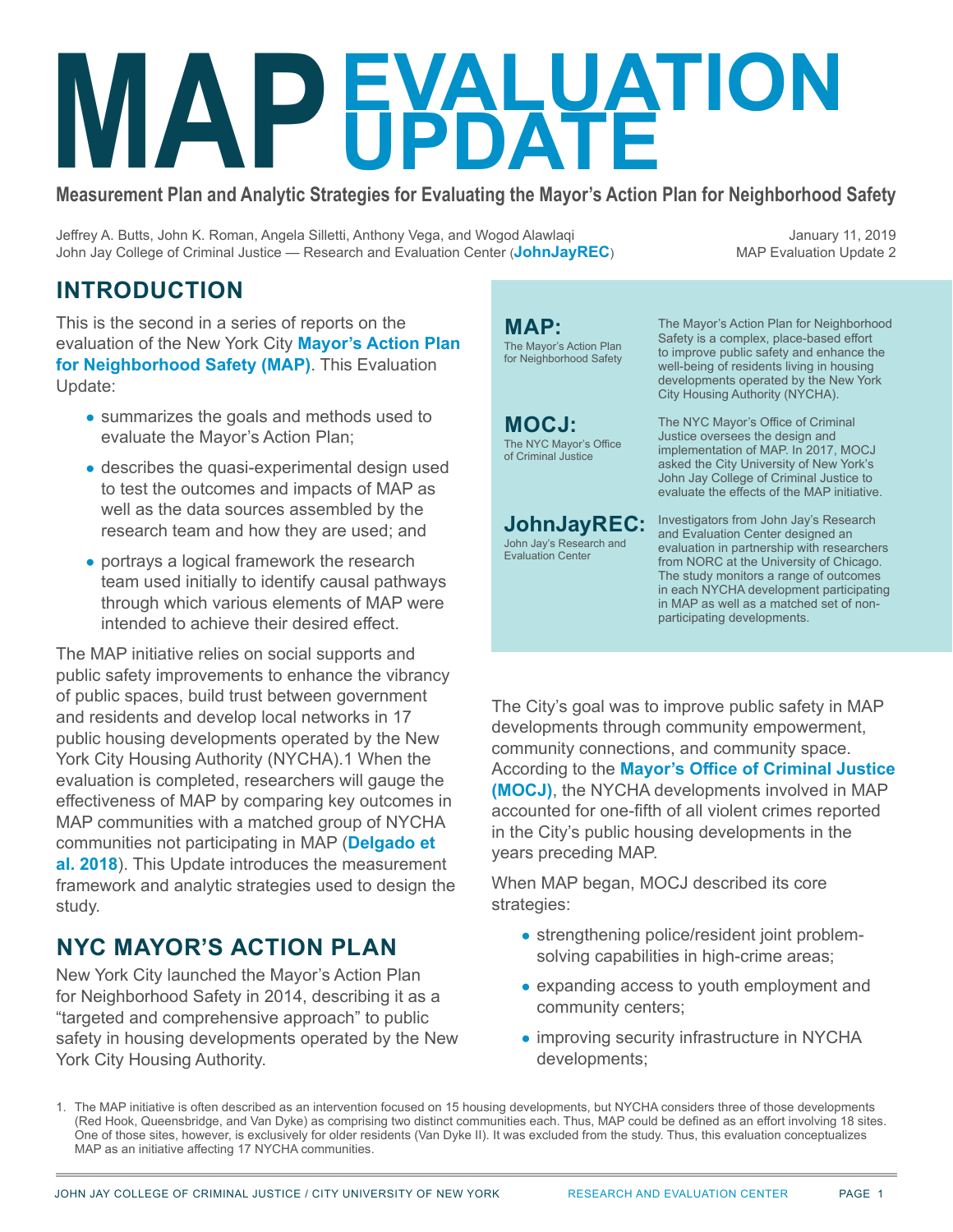[JOHN JAY COLLEGE OF CRIMINAL JUSTICE / CITY UNIVERSITY OF NEW YORK](http://www.jjay.cuny.edu/) [RESEARCH AND EVALUATION CENTER](http://JohnJayREC.nyc) PAGE 2

- creating permanent and routine ways for both residents and City officials to monitor and improve public safety; and,
- improving shared, outdoor space in NYCHA developments in ways that increase neighborhood activation and reduce opportunities for crime.

John Jay College's **[Research and Evaluation](http://JohnJayREC.nyc)  [Center \(JohnJayREC\)](http://JohnJayREC.nyc)** began the MAP evaluation in 2017 with funding from MOCJ and the City of New York. Researchers designed the study in partnership with **[NORC at the University of Chicago](http://www.norc.org)**, a nationally respected public opinion and polling firm.

The quasi-experimental (matched comparison group) evaluation combines a wide array of administrative indicators and survey data to estimate differences between MAP developments and NYCHA developments not involved in MAP. Researchers expect to complete the study in 2020.

### **EVALUATION STRATEGY**

The research team is assembling administrative and programmatic data to monitor MAP activities and outcomes in NYCHA developments. Incident reports from law enforcement and patient information from the health care system provide key public safety metrics (crime and injuries due to crime). Researchers are also conducting interviews with staff from MAP partner agencies. Those interviews will allow the study team to create descriptions of MAP activities and identify any obstacles and weaknesses in the MAP strategy.

In partnership with NORC, the evaluation team is also surveying residents in each NYCHA development to measure their perceptions of community safety, the availability of services and social supports for local residents, and other indicators of community well-being. All data collected by the research team will be used to identify differences in outcomes between MAP and non-MAP communities and to estimate causal relationships between the efforts of MAP and the outcomes expected to result from those efforts.

As a comprehensive, inter-organizational partnership designed to change basic social conditions in distressed neighborhoods, MAP involves many components.

The most effective measurement strategy for such a complicated initiative is to:

- **1.** assemble the broadest set of salient, preexisting administrative data sets that can be used to measure inputs, outputs, and outcomes related to MAP, and
- **2.** target new data collection efforts on the most important and efficient set of other factors that will allow researchers to test the core hypotheses suggested by MAP's goals and purposes.

#### **Geography of MAP**

The MAP initiative is a "place-based" intervention. Its mission is to change places in ways that improve the well-being and safety of the people living in those places. This means the evaluation's "unit of analysis" is the places involved in MAP and not the people living in those places, which results in a small sample for statistical procedures. Moreover, places do not exist in a vacuum. Each development is made up of smaller places (streets, buildings, etc.) and events that happen in the surrounding neighborhood may affect the lives of NYCHA residents. The study must account for many of these neighborhood characteristics and how the introduction of MAP may have interacted with those characteristics.

The study focuses on the experiences of each NYCHA development as MAP was implemented, and on the degree to which the presence of MAP may have been affected by pre-existing features of the development. The trajectory of public safety in any MAP development is shaped by the history of that development, a history that includes the interaction of the development with the surrounding area as well as the strengths, assets, and risk factors present in that community. The outcomes of MAP are the result of how it affects each place, and the broader crime trends and social indicators present in each place provide important context and added causal factors.

#### **Predictors**

Community attributes affect crime in specific places and those attributes can be divided into two types:

- **1.** the aggregated socioeconomic experiences of the people in a place; and
- **2.** the attributes of the place itself that either increase or decrease the likelihood of crime.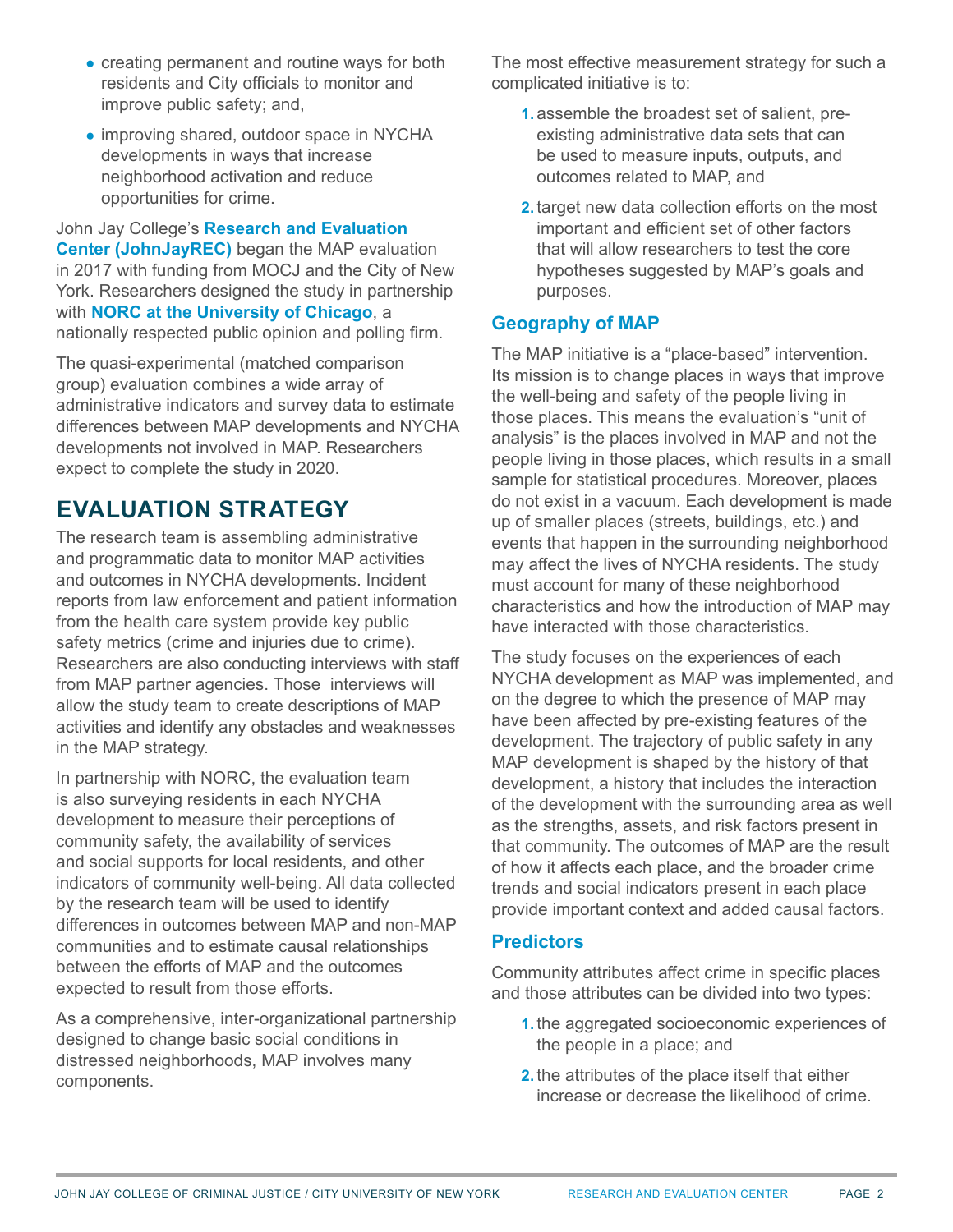



The prevalence of low-income youth (especially males) who are unconnected to employment, education, or training is often a strong predictor of crime and disorder (Wilson 2012). In practice, such a predictor may be measured using data about the age of residents, unemployment, average income, educational attainment, and the number of residents affected by criminal justice contact (often measured as the average number of residents on formal community supervision) (Brantingham and Brantingham 1993; 1999). In addition, the percentage of recently married residents, those who recently relocated to the neighborhood, the percentage of single-headed households, and the percentage of foreign-born residents may be correlated with levels of crime (Gruenewald et al. 2005).

A neighborhood's physical characteristics may also be correlated with public safety concerns (Covington and Taylor 1991). Researchers find the number of vacant housing units, neglected yards and lots, the presence of graffiti, and the need for structural repairs, for example, tend to be associated with higher levels of crime and less public safety (Branas et al. 2011; Sampson, Raudenbush, and Earls 1997). The amount of crime in a community is often considered an indicator of "social disorder," along with various other deficits related to poor quality housing, low household incomes, and family disruption.

A community's level of social disorder is the result of many factors, including patterns of historical discrimination, economic isolation, and a sustained absence of social investment.

Research suggests the history of disorder in a place is the best predictor of future disorder. Moreover, disorder tends to be concentrated. One study reported that just four percent of street addresses in Minneapolis produced half the calls for police service in that city (Sherman et al. 1989). Half the criminal incidents reported to police in a Seattle study occurred in just five percent of the city's street segments (Weisburd et al. 2004). Without consistent effort to strengthen communities, disorder may be persistent. The number of street segments accounting for half the crime in Seattle did not vary much over the 14 years covered by the study.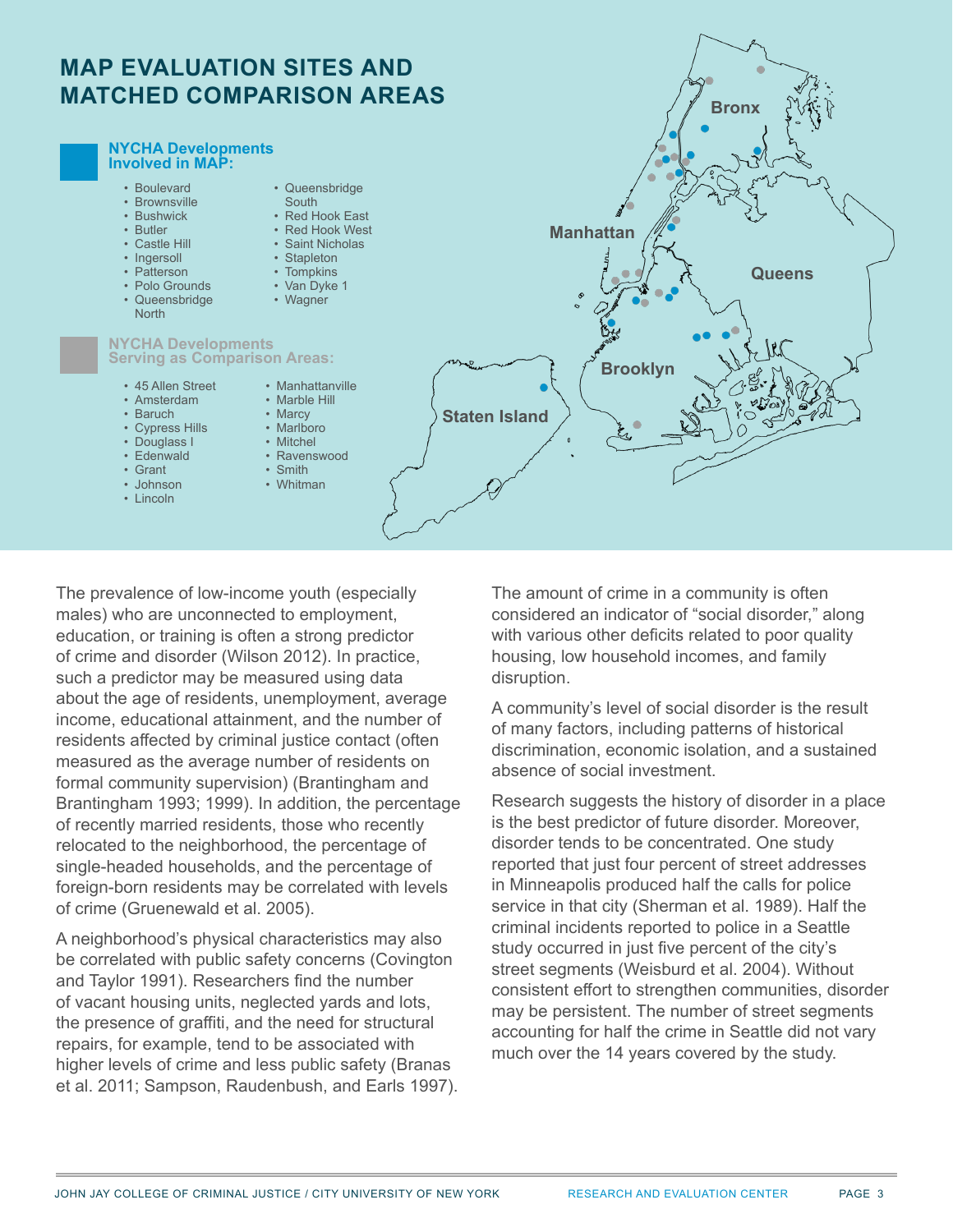#### **Challenges of Sample Size**

The goal of any program evaluation is to detect meaningful, statistically significant relationships between an intervention and its intended outcomes by estimating the difference between two conditions: either the intervention is present (treatment) or it is absent (control). The ability of a study to detect a difference depends largely on two factors:

- **1.** the actual, true size of the difference; and
- **2.** the sample size available to estimate the difference.

A study that analyzes 10 people or 10 places would only find evidence of a difference if the true difference were very large, while a sample of 10,000 people or places would likely enable a study to detect even small differences.

Researchers must weigh their desires for detailed, specific, and wide-ranging data against the need for sufficient sample sizes. The easiest way to maximize sample size in a place-based study would be to define the sample units (treatment versus control areas) as very small geographic spaces, but this would restrict the availability of data. Information sources relevant to evaluation research tend to be collected at relatively large geographic units, including census tracts, census block groups, and various service districts.

Researchers measuring crime in specific places typically use government census data to measure community attributes while law enforcement data is used to track the occurrence of crime. Law enforcement data, however, may be available only at the level of police districts and census data rarely mirror those districts.

Even if the geographic boundaries in datasets match or if some data sources are available in geocoded formats (e.g., specific latitude and longitude), an evaluation is usually disappointed by the variations in key data sets and by how politically-derived boundaries capture community characteristics. Political boundaries rarely reflect how residents think of their own neighborhoods (Groff, Weisburd, and Morris 2009).

Fortunately, the most important boundaries in the MAP evaluation (NYCHA developments) are welldefined, and crime information is available from the New York Police Department with very specific

#### **Major Activities of MAP**

Area 1: Community Empowerment Goal 1: Increase community capacity and willingness to work with government to improve public safety.

Area 2: Community Connections Goal 2: Increase resident access and involvement with social services and other community resources to improve public safety.

Area 3: Community Space Goal 3: Increase the security and quality of shared, community space through positive sense of ownership, improved maintenance of public space, and expansion of activated space to improve public safety.

geographic coordinates. Thus, much of the relevant data about MAP can be placed in precise geographic boundaries.

The sample size for the MAP evaluation, however, remains as a challenge. As a placebased intervention, the evaluation needs to detect meaningful differences with a sample of just 34 observations: 17 MAP developments and 17 non-MAP developments. This may be an adequate sample from which to draw many statistical inferences, but small differences may escape detection and the study may find some inputs and outputs do not vary enough across geographic areas to contribute sufficient differences in expected outcomes.

One response to these problems would be to increase the sample size. There are two standard approaches to increasing sample size in placedbased evaluations:

- **1.** examine effects over time; and
- **2.** analyze sub-units, such as individuals within places.

**Examining effects over time.** The evaluation will measure the effects of MAP by analyzing changes in 34 communities during the MAP time period (2014- 2019) and a pre-MAP time period (2010-2014). Adding a pre-MAP time period effectively doubles the sample size. Whenever possible, the evaluation will also test the effects of MAP on outcomes measured in time units shorter than years, such as months or weeks. Unfortunately, relatively few key outcomes are measured so frequently.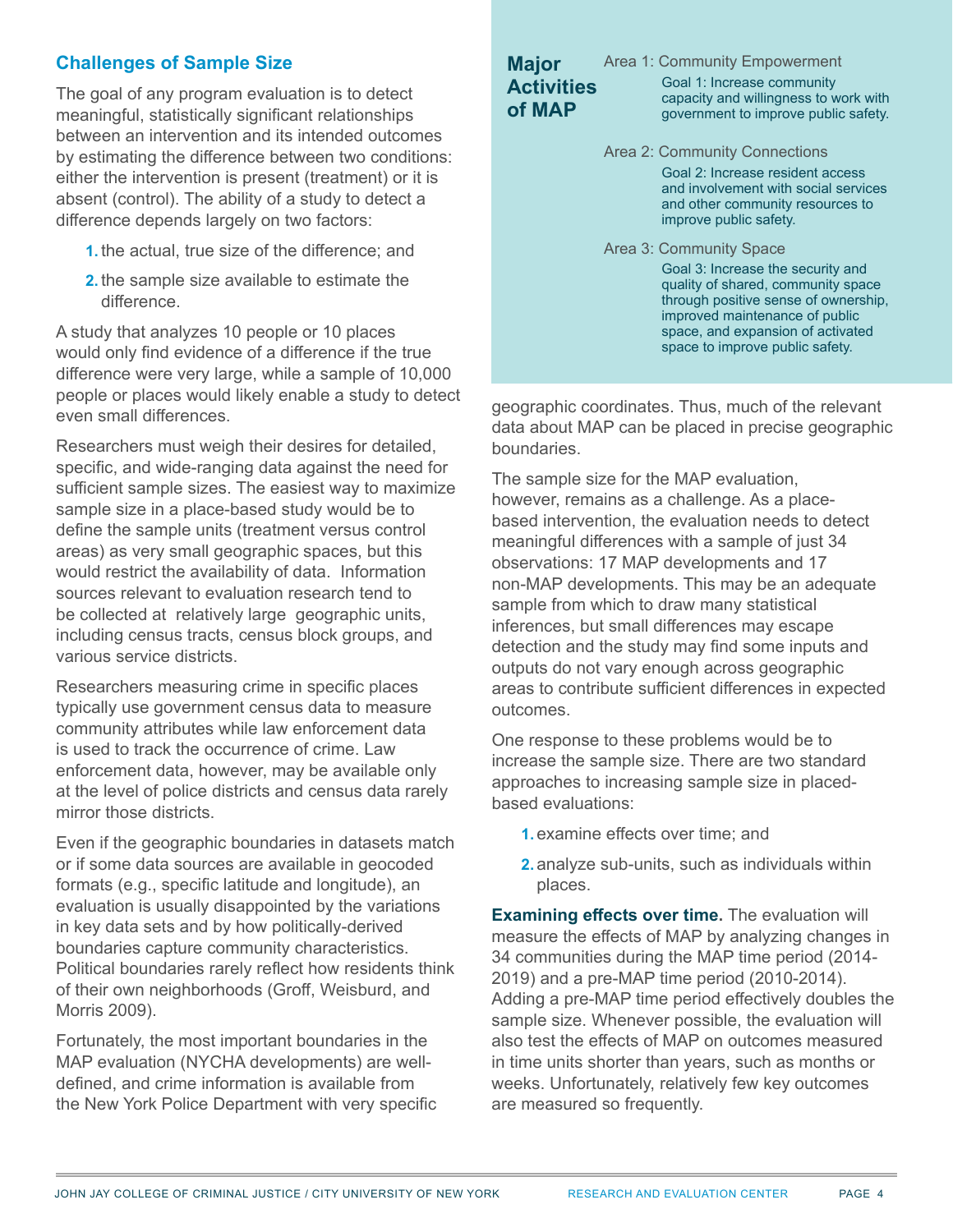**Adding sub-units.** The evaluation will also explore what researchers call "subgroup units," such as individual respondents in the study's survey of NYCHA residents. Analyzing two response levels— NYCHA developments and individual responses across developments—will allow the study to answer different questions. If the average effects of MAP are very different within developments, the withindevelopment variation may suggest that MAP was difficult to implement consistently. If the effects of MAP vary across developments, on the other hand, it could suggest that characteristics of the developments themselves shaped the effects of MAP.

#### **MAP as Mediator**

A mediating variable lies between the cause of something and its effects. Mediators are often partly responsible for the apparent cause-and-effect relationship between two variables. When a company experiences improvements in staff productivity after introducing casual Fridays, for example, the effect of the relaxed dress code was probably mediated by improvements in staff morale.

In this study, the presence of MAP in a NYCHA development could be considered a mediating variable. Without MAP, whatever factors were producing existing crime and disorder trajectories in a development would be expected to continue as before. The introduction of MAP is hypothesized to produce a change in those trajectories by acting as a mediating variable.

Measuring the influence of MAP presents a number of other challenges. MAP is an ecological framework rather than a discrete intervention. Thus, no single measure can capture the degree to which MAP was implemented in a place. It is what researchers might call a "latent" construct, or an idea that cannot be directly observed and that can only be described empirically by combining other, more readily observable data. Ideally, the data represent valid indicators of the presence and strength of the latent construct.

The MAP evaluation team developed a wide array of such indicators by collecting data about MAP-related activities in each NYCHA development participating in MAP. In the evaluation framework, the resources and activities associated with MAP are considered "inputs" while their immediate results are considered "outputs" and their long-term effects are "outcomes."

### **MEASUREMENT FRAMEWORK**

#### **Inputs, Outputs, and Intermediate Outcomes**

Many MAP activities can be thought of as both outputs (something the MAP program does) and in some cases intermediate outcomes (something the MAP program seeks to improve).

Attendance at a community meeting, for example, serves both objectives. The number of individuals who attend MAP events is a useful indicator of the extent to which MAP was implemented in a given place at a given time—i.e., attendance as an output. But, higher attendance is also an intermediate outcome of MAP—a community is expected to be more engaged when residents attend meetings in large numbers.

Distinguishing outputs from intermediate outcomes is important for understanding the evolution of MAP and provides a method of testing whether differences in implementation lead to expected differences in end outcomes (i.e., crime reduction and public safety).

The MAP initiative involves a wide range of services and supports provided by public and private agencies. To include an estimate of MAP implementation in the evaluation, researchers need to compile an assortment of indicators to represent the activities undertaken in NYCHA developments as part of the initiative.

The activities (inputs) of MAP fall into three broad areas:

- **1. Community Empowerment**: Increasing a community's interest in working with government to improve public safety and enhancing the capacity of its residents to do so.
- **2. Community Connections**: Increasing resident access and involvement with social services and other positive community resources that improve public safety and build a sense of belonging among residents.
- **3. Community Space**: Increasing the security and quality of shared community space by enhancing a positive sense of ownership among residents, improving the maintenance of public spaces, and expanding the perceptions of activated space in ways that improve public safety.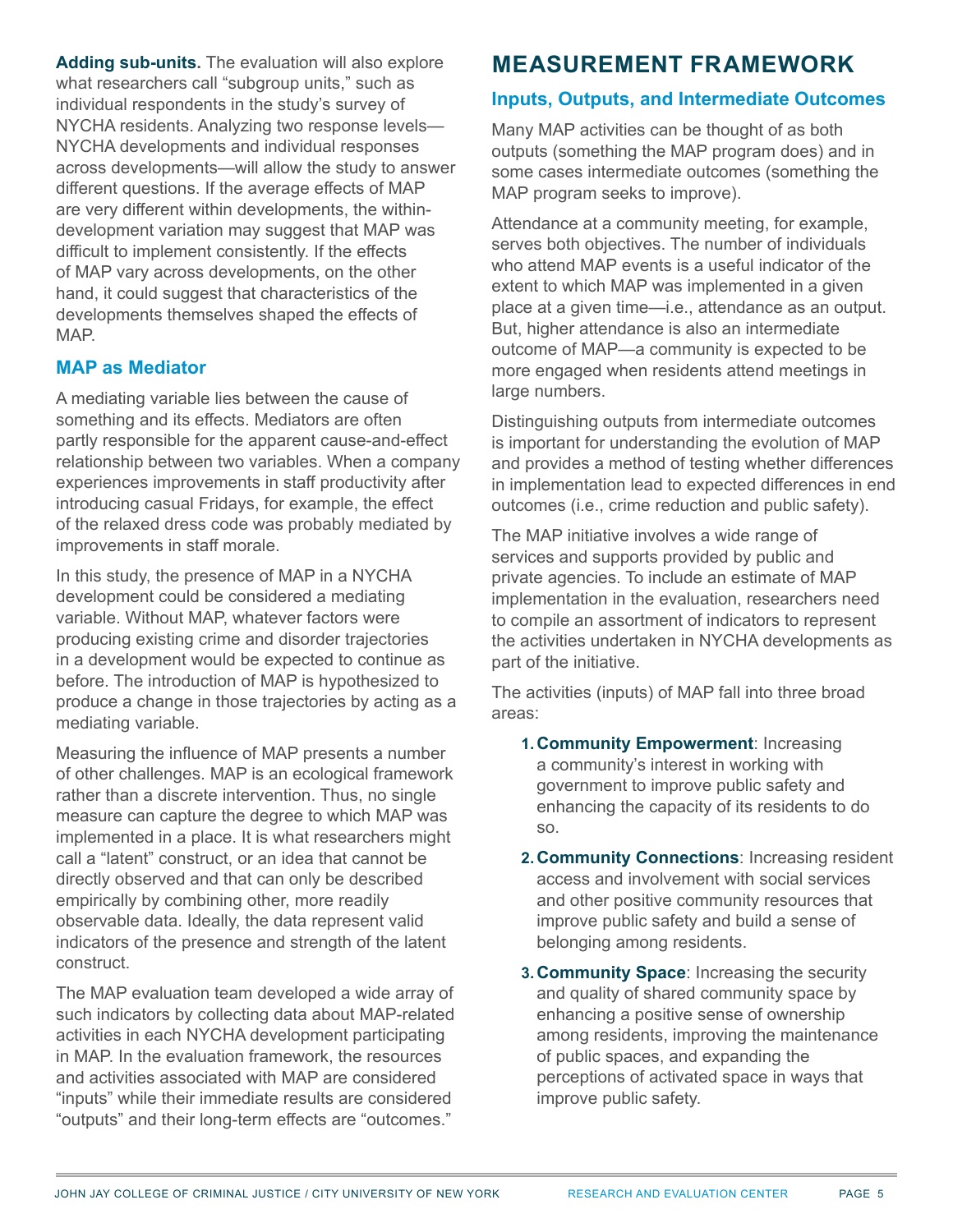#### **FIGURE 1: MEASUREMENT STRATEGIES FOR KEY COMPONENTS OF MAP**

| <b>Community Empowerment</b>                                                                                                                                                                           |                                                                                  | <b>Community Connections</b>                                  |                                                   | <b>Community Space</b>                                                  |                                                                                       |
|--------------------------------------------------------------------------------------------------------------------------------------------------------------------------------------------------------|----------------------------------------------------------------------------------|---------------------------------------------------------------|---------------------------------------------------|-------------------------------------------------------------------------|---------------------------------------------------------------------------------------|
| <b>Data Source</b>                                                                                                                                                                                     | <b>Indicators</b>                                                                | <b>Data Source</b>                                            | <b>Indicators</b>                                 | <b>Data Source</b>                                                      | <b>Indicators</b>                                                                     |
| Neighborhood Stat:<br>Central & Local                                                                                                                                                                  | • participants involved<br>• action items generated<br>• action items completed  | Department of<br>Probation:<br><b>Next Steps</b>              | • participants enrolled<br>• hours of programming | MAP* Stakeholder<br><b>Team Meetings</b>                                | • meetings by type<br>• participants involved                                         |
| MAP* Stakeholder<br><b>Team Meetings</b>                                                                                                                                                               | • meetings by type<br>• participants involved                                    | <b>Department of Parks</b><br>& Recreation:<br>Kids in Motion | • number of sessions<br>• participants involved   | Neighborhood Stat:<br><b>Central &amp; Local</b>                        | • action items generated<br>• action items completed                                  |
| NYCHA*:<br><b>Work Orders</b>                                                                                                                                                                          | • work orders opened<br>• work orders completed<br>• timeliness of<br>completion | <b>Police Athletic</b><br>League:<br><b>Play Streets</b>      | • enrollment by site                              | Groundswell:<br><b>Commumity Murals</b>                                 | • murals completed                                                                    |
| CPTED*<br><b>Safety Audits</b>                                                                                                                                                                         | • audits completed<br>• projects approved<br>• projects completed                | <b>Police Athletic</b><br>League:<br><b>Sports Leagues</b>    | • number of sessions<br>• participants involved   | <b>Police Athletic</b><br>League: Sports<br>League                      | • number of sessions<br>• participants involved                                       |
|                                                                                                                                                                                                        |                                                                                  | Cornerstones<br><b>Community Centers</b>                      | • number of sessions<br>• participants involved   | <b>Police Athletic</b><br>League: Play<br><b>Streets</b>                | • enrollment by site                                                                  |
|                                                                                                                                                                                                        |                                                                                  | DYCD*: Summer<br><b>Youth Employment</b>                      | • applicants involved<br>• successful enrollments | Department of<br>Parks & Recreation:<br>Kids in Motion                  | • number of sessions<br>• participants involved                                       |
|                                                                                                                                                                                                        |                                                                                  | <b>Human Resources</b><br>Administration                      | · participants enrolled                           | Cornerstones<br><b>Community Centers</b>                                | • number of sessions<br>• participants involved                                       |
|                                                                                                                                                                                                        |                                                                                  | Mayor's Office to<br><b>Combat Domestic</b><br>Violence       | • workshops completed<br>• participants involved  | CPTED*<br><b>Safety Audits</b>                                          | • audits completed<br>• projects approved<br>• projects completed                     |
| * MAP= Mayor's Action Plan for Neighborhood Safety<br>NYCHA=New York City Housing Authority<br>CPTED=Crime Prevention Through Environmental Design<br>DYCD=Department of Youth & Community Development |                                                                                  | Department for<br>the Aging                                   | • programs available<br>• participants involved   | NYCHA <sup>*</sup> : Capital<br>Projects (repairs<br>and installations) | • elevators completed<br>• lights completed<br>• doors completed<br>• CCTVs completed |

Note: The measurements portrayed here represent the most comprehensive set available for the evaluation as of late 2018, but they do not capture the full range of efforts and interventions related to the MAP initiative. The measurements actually used in the final evaluation analysis may vary as additional data elements become avilable.

Some indicators in these three areas are informed by the study team's direct observations and participant interviews, but most are constructed from the administrative records of service providers and MAP partner agencies. Researchers use administrative data to create indicators of MAP implementation in each area and to test their relationship to key outcomes (Figure 1).

In the area of community empowerment, for example, the MAP initiative builds partnerships and programs to address public safety issues, perceptions of public safety, and trust in government. To support community connections, MAP expanded resident access to a range of social services and supports, while community space improvements

included efforts known as Crime Prevention through Environmental Design (or, CPTED).

MAP Engagement Coordinators (MECs) and stakeholder groups received training in CPTED strategies and techniques and the MAP sites had access to funding for CPTED projects. Each development proposed specific CPTED projects that were reviewed by a committee and funding was awarded to the approved projects. Some of the CPTED projects addressed crime and perceptions of public safety through the installation of new lighting, new locks, etc. while other projects focused on green space, other improvements to outdoor space, educational and recreational programming, or support for community centers.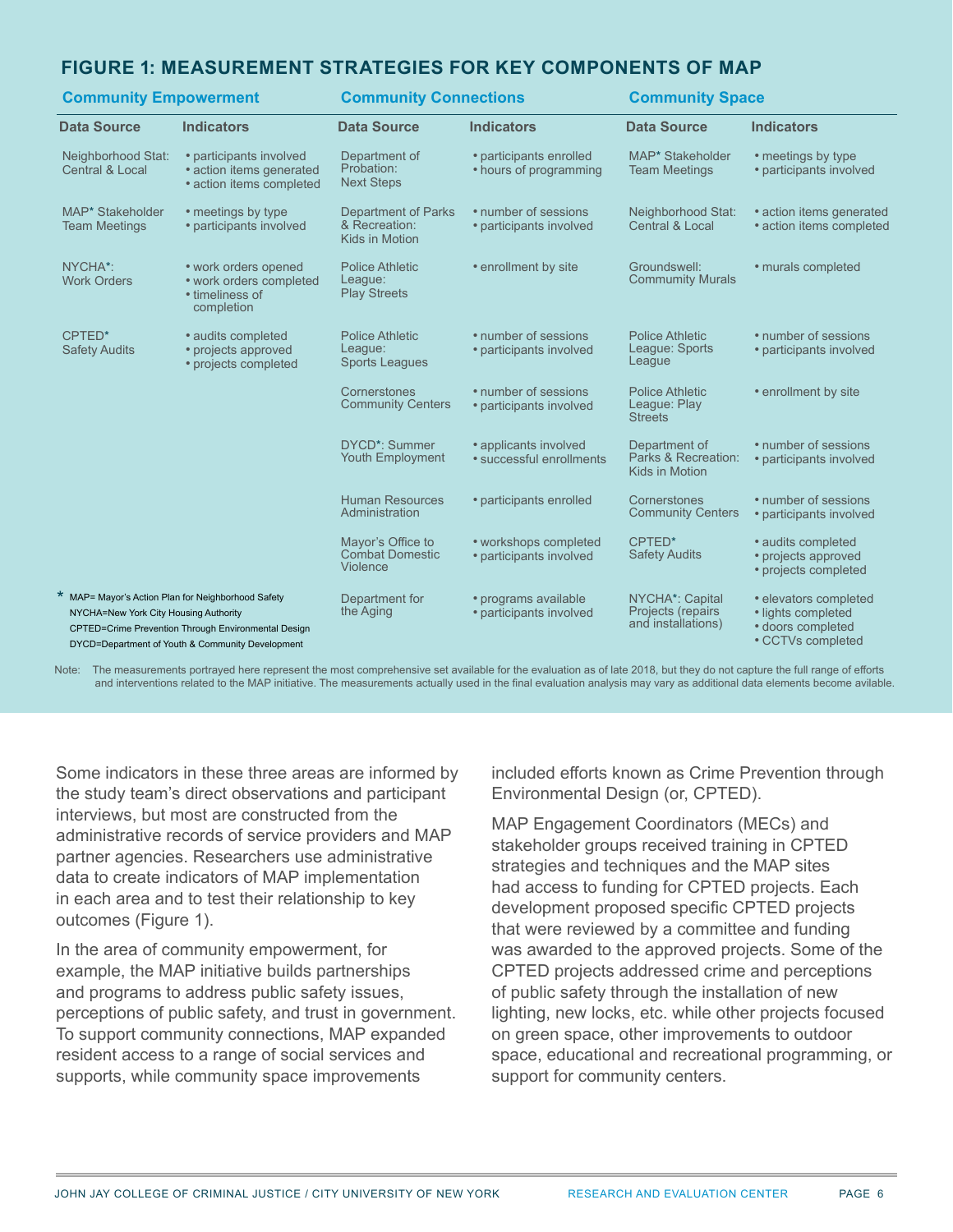Each NYCHA development involved in MAP also participated in Neighborhood Stat (NStat) meetings, both citywide and locally-based meetings. Residents, stakeholders, and representatives of city agencies gathered quarterly to discuss ongoing problems and identify effective solutions to those issues. In between NStat meetings, stakeholder groups in each development met separately to plan and organize other actions to advance the goals of MAP for their community. Stakeholder team members were recruited for their knowledge of community issues and their commitment to the MAP process. They served as a bridge between the general community and the various partner organizations affiliated with MAP. The MECs and stakeholder teams met several times a month to share data, identify public safety concerns, create action plans and implement collaborative solutions.

Stakeholder teams were recruited by the MECs or by other residents. Team members met to discuss community-based issues ranging from garbage collection to youth delinquency and then worked collaboratively to formulate solutions to address the issues. For example, residents of the Saint Nicholas development were concerned about youth congregating in areas between buildings and engaging in unproductive behavior. Services and activities were available in the neighborhood, but the residents believed youth were not interested in becoming involved with existing programs. In collaboration with the youth, the residents proposed on-site social programming to locate activities in the very spaces youth were already occupying. The aim was to involve youth in prosocial activities that addressed high unemployment and low high school graduation rates.

Activities implemented by the stakeholder teams and the actions planned during NStat meetings are available to be used by the evaluation team to measure the presence and intensity of MAP efforts. In addition, the evaluation monitors the efforts of various partner agencies, including Groundswell, the Police Athletic League (PAL), the NYC Department of Parks and Recreation, Cornerstone, and many more. Each agency works with NYCHA developments in

ways that expand resident supports and lead to improvements in public space. The evaluation is compiling administrative records of their activities to create indicators of such efforts and to include them in the analysis of MAP's potential effects.

Similarly, the evaluation is tracking MAP efforts focused on forging stronger connections among NYCHA residents and between residents and the providers of services and supports. The New York City Department of Probation, for example, offers its "Next Steps" program to residents of NYCHA. The Department of Parks and Recreation provides physical activities for youth through its "Kids in Motion" drop-in program, and the Police Athletic League operates several programs that are designed to engage young residents of NYCHA developments.

The central goal of MAP is to improve the social and physical environments of public housing developments in ways that support public safety and enhance the well-being of residents. City agencies and nonprofit service providers offer an expanded range of social services and supportive resources in the NYCHA developments involved in MAP. The evaluation team maintains records of each program as a means of estimating the strength and consistency of MAP implementation and estimating the initiative's effectiveness in achieving its three core goals: community empowerment, community connections, and community space.

#### **Outcomes and Impacts: MAP Effects**

Evaluations must begin with a clear strategy for data collection and analysis—a plan similar to a logic model. Government organizations typically monitor community improvement efforts with logic models that portray the activities and expected outcomes of each activity. These are programmatic logic models, however, and they are largely aspirational. They articulate the best hopes of managers who use the model to hold participants and partners accountable for playing their parts. Evaluation logic models cannot be aspirational. A research logic model (or, measurement framework) must reflect the causal hypotheses suggested by intervention as well as a realistic assessment of data availability.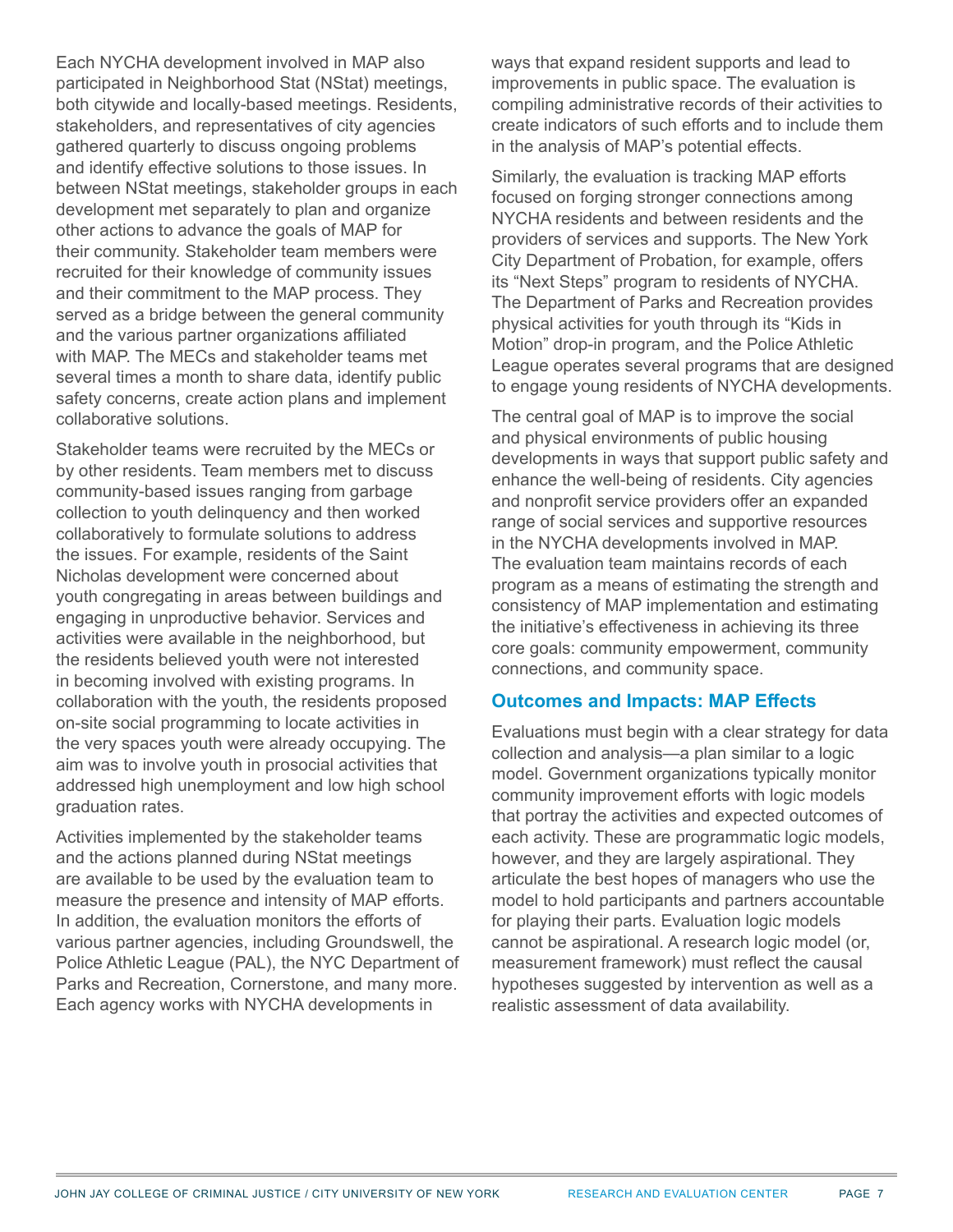### **FIGURE 2**



Note: The hypothesized relationships portrayed in Figure 2 are where the evaluation started in its analysis of MAP effectiveness, but not necessarily where it will end. These relationships will be tested using data collected and assembled by the evaluation team. The exact configuration of these relationships may change during the course of the study as statistical associations are clarified and as the availability of data alters the analytic model.

A useful measurement framework:

- **1.** identifies key components;
- **2.** proposes the expected chain of cause-andeffect relationships between those components and their intended outcomes;
- **3.** portrays how each activity involved in the effort should combine to result in outputs and outcomes; and,
- **4.** suggests how each component may be measured.

Understanding what outcomes are expected and why they are expected is the basis for establishing an evaluation's goals and methods. It is a first step in data collection and data analysis. A properly developed, theoretically informed measurement framework increases the ability of an evaluation to demonstrate that an intentional intervention effort led to its desired outcomes rather than an unplanned or fortuitous set of circumstances (Coryn et al. 2010).

Evaluation designs should be developed by systematically organizing what is known about a particular problem and the intended goals of an intervention. The end goal, or impact of the MAP initiative is to improve the quality of life and wellbeing of NYCHA residents by improving public safety and reducing crime and the fear of crime in selected NYCHA developments. The evaluation hypothesizes that MAP results in these effects by achieving a series of inter-related outcomes (Figure 2).

MAP is expected to result in increased community well-being and public safety by leveraging the influence of improved government competence and effectiveness, broader collaborations between government and communities, expanded access to social resources and resident supports, as well as improvements to the shared spaces of NYCHA developments in ways that create more defensible space and activated space. In turn, these efforts are expected to create stronger government legitimacy (residents have faith in the government's ability to protect public safety) and enhanced collective efficacy (residents have faith in their own ability to enhance community wellbeing AND are willing and capable of doing so).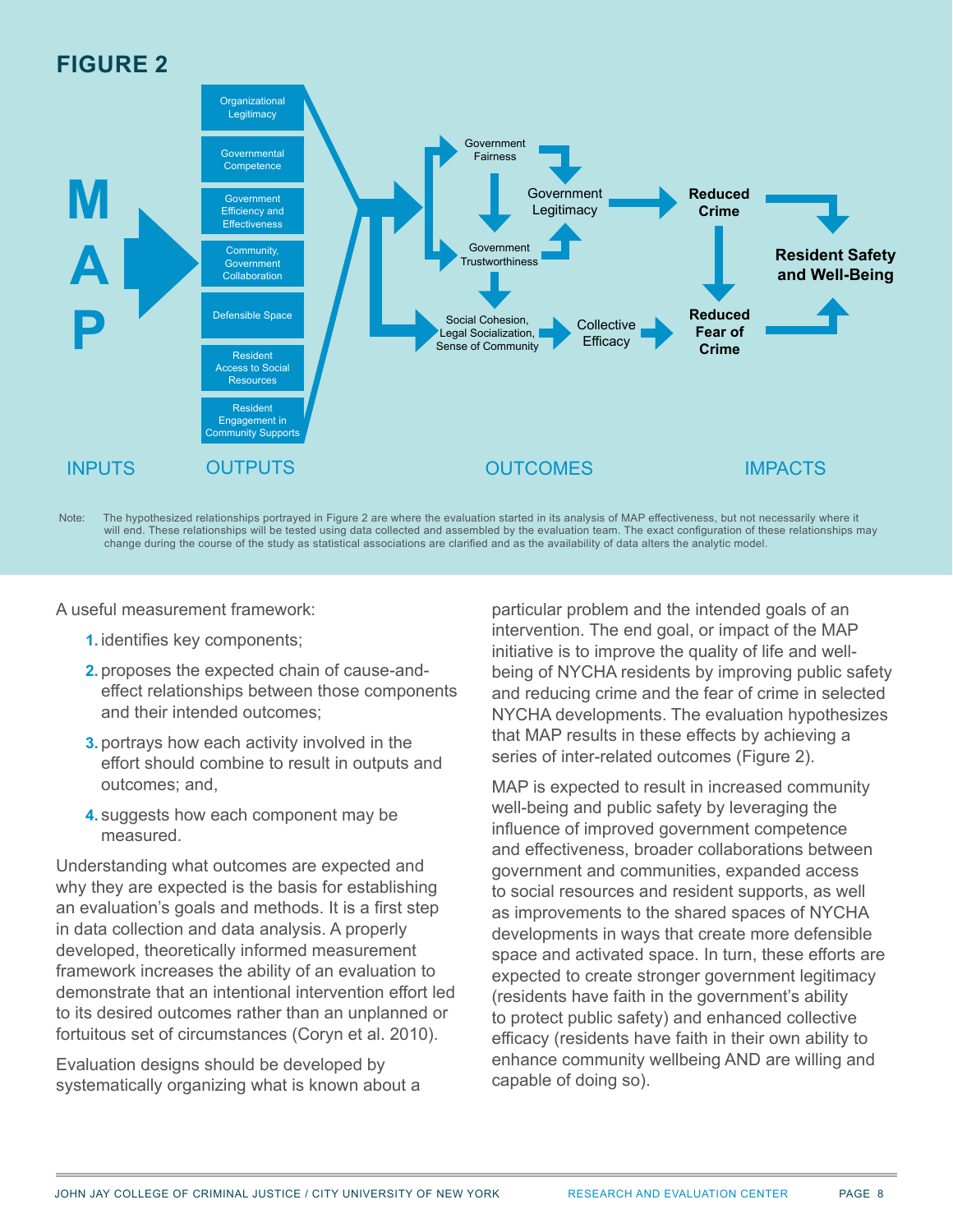The MAP evaluation's plan for analyzing outcomes and impacts takes its direction from a lengthy heritage of research findings. Previous studies have tested the origins and impacts of these factors in research in a wide range of substantive fields, including economics, social science, public policy, social welfare, healthcare, and criminal justice.

#### **Crime and the Fear of Crime**

Crime affects people directly when they become crime victims, but it also affects anyone who fears the possibility of victimization (Box, Hale, and Andrews 1988; Farrall, Jackson, and Gray 2009; Lorenc et al. 2012). Fear of crime can lead to psychological, emotional, and social deficits. When people believe their community is unsafe, they may avoid social ties and be less likely to participate in recreational activities (Stafford, Chandola, and Marmot 2007). Pervasive fear of crime can harm residents' sense of community and weaken informal social controls. With increased isolation and reduced activity, fear of crime in a community may lead to secondary issues, including mental health problems, depression, and cardiovascular disease (Pain 2000). Researchers also find links between fear of crime and rates of handgun possession (Stroebe, Leander, and Kruglanski 2017).

Fear of crime is not a straightforward reflection of the actual incidence of crime (Skogan 1986). Even people who believe they live in a neighborhood characterized by low levels of violent crime may still experience considerable fear of crime (Foster et al. 2013). When crime begins to fall in a neighborhood formerly affected by high crime rates, it may take years for residents to feel less fear of crime. Social context, however, has a mediating effect. When people feel a strong connection with their neighbors and the larger community, they experience greater resilience and are often able to overcome the fear of crime (Gibson et al. 2002).

#### **Collective Efficacy**

Collective efficacy is the willingness of residents to help each other and to intervene in problems affecting the entire community (Browning, Feinberg, and Dietz 2004; Sampson, Raudenbush, and Earls 1997). Higher levels of collective efficacy have

been associated with lower rates of violent crime and criminal victimization, even after controlling for neighborhood characteristics including economic and educational disadvantages, residential instability, and resident demographics. Researchers find that higher levels of trust between neighbors lead to more effective uses of informal social control (resident willingness to scrutinize unwanted, public behavior).

Surveys are often used to measure collective efficacy (Collins, Neal, and Neal 2016; Hipp 2016; Sampson, Raudenbush, and Earls 1997). Studies of collective efficacy may include questions such as, "how likely are you to intervene if you see someone in trouble?" "How comfortable would you feel asking a neighbor for help," and, "would someone call the police for help in your neighborhood?" Researchers find that levels of collective efficacy are often associated with crime rates. Neighborhoods with high levels of economic disadvantage, racial inequality, and low levels of collective efficacy may have higher homicide rates (Morenoff, Sampson, and Raudenbush 2001). Studies also suggest that fear of crime can be a mechanism through which high levels of crime suppress collective efficacy (Markowitz et al. 2001).

#### **Government Legitimacy**

Legitimacy is a critical part of the public's acceptance of governmental authority. According to Suchman (1995: 574), legitimacy is the "generalized perception or assumption that the actions of an entity are desirable, proper, or appropriate within some socially constructed system of norms, values, beliefs and definitions." Legitimacy derives from the reciprocal relationships of government authority, citizens, and the agencies and organizations comprising government. Citizens and governmental organizations must hold each other accountable to establish mutual trust. When government leaders work for the benefit of the entire population and do so with demonstrated fairness, and when citizens develop confidence and trust in government authority, the government gains legitimacy. Two conditions are required for citizens to perceive a government as legitimate: the decisions and actions of government are objectively fair; and, the government and its agencies demonstrate trustworthiness (Levi, Sacks, and Taylor 2009).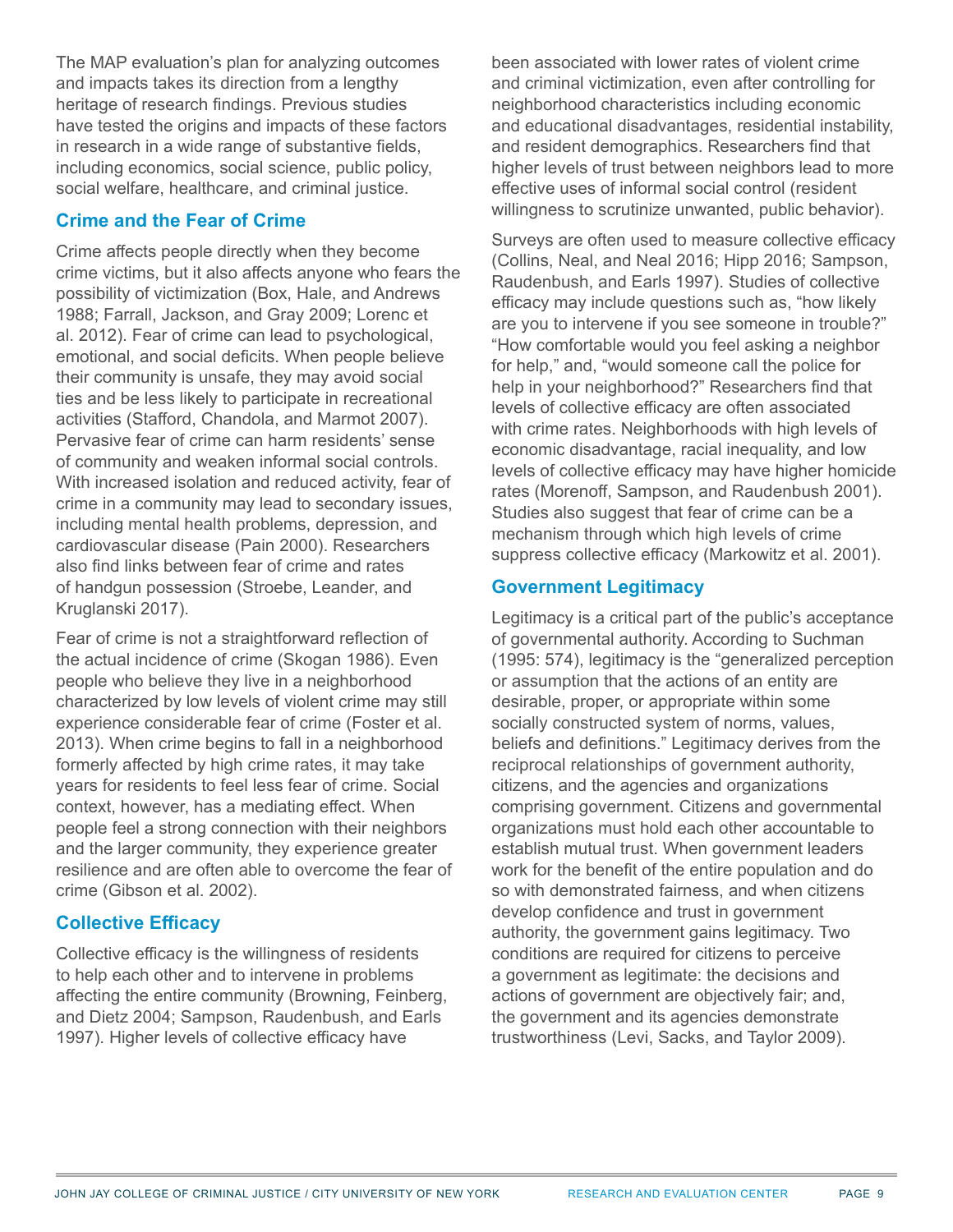People are more likely to follow the law and cooperate with legal authorities when they view the representatives of law (e.g., police officers and judges) as both legitimate and fair. The combination of legitimacy and fairness in the legal context is often referred to as "procedural justice" (Tyler 2006). Procedural justice contains four key components: civilian involvement and voice, impartiality, respect and dignity, and trustworthy intentions (Goodman-Delahunty 2010; Tyler and Huo 2002). Police, for example, develop legitimacy with community residents by making social connections with them—sometimes even a simple gesture such as remembering a person's name. When police officers build relationships with citizens, their interactions become less combative. When individual police officers are perceived as fair, neutral in their actions, and respectful to the community, the legitimacy of law enforcement increases (e.g., Mastrofski, Snipes, and Supina 1996; Sunshine and Tyler 2003).

As legal authorities demonstrate their legitimacy and gain the trust of the community, residents of the community begin to experience "legal socialization," or the process by which persons develop an appreciation for societal rules, the institutions that create those rules, and the individuals responsible for enforcing them (Trinkner and Cohn 2014; Hogan and Mills 1976; Tapp and Levine 1974). Two key processes occur during legal socialization: people internalize social norms, including those that control behavior and constitute the legal system; and, people develop positive feelings and attitudes toward legal authority (Trinkner and Cohn 2014; Tapp 1976, 1991; Tapp and Levine 1974).

When citizens have positive experiences with legal authorities, they are more likely to see police officers and law enforcement itself as legitimate. Perceived legitimacy is important as it shapes people's willingness to obey police and comply with legal authority (Tyler and Fagan 2008), aid in crime detection, and support public safety (Schulhofer, Tyler, and Hug 2011). A community's trust in the government responds to social, political and sociodemographic forces. Trust in government tends to fall when people experience unemployment and financial stress, perhaps signaling government's failure to provide sufficient opportunity (Weinschenk

#### **Government Organizations**

Government organizations earn the trust of the community not only when they support the community, but when they engage citizens effectively and align their goals with those of the community.

and Helpap 2015; Wilkes 2015). Business cycles including prosperity, depression and recession also appear to affect citizen trust in government (Stevenson and Wolfers, 2011).

Trust in government and the legitimacy of government are the moral bases of political power and the reasons citizens are ever inclined to abide by the decisions of others (Birch 1993). Citizens create political legitimacy when they consent to comply with the officials, structures, and processes of government. When governmental officials extend their authority through procedures and practices perceived as fair by citizens, they are more likely to be considered as legitimate and deserving of respect (Levi, Sacks, and Tyler 2009; Tyler 2001). When community members have input in governance, it promotes the responsiveness of government and legitimizes local representative democracy (Sonpar, Pazzaglia and Kornijenko 2010). Legitimacy is also dynamic, requiring consistent engagement and renegotiation based on the changing needs, demands or conditions of the governed (Suchman 1995). Legitimacy is inherently unstable, especially when institutional structures and social norms are volatile (Beetham 1991).

#### **Government Competence and Effectiveness**

An organization's legitimacy depends on the perceptions of those it serves. Institutions such as schools, churches and other community organizations help to sustain community norms and to provide social settings where residents interact with one another (McQuarrie and Marwell 2009). The level of support and citizen interaction enjoyed by an organization varies based on its access to organizational and community resources, the manner in which it uses and targets organizational power, and the larger social structure of the community (Vermeulen, Laméris, and Minkoff 2016).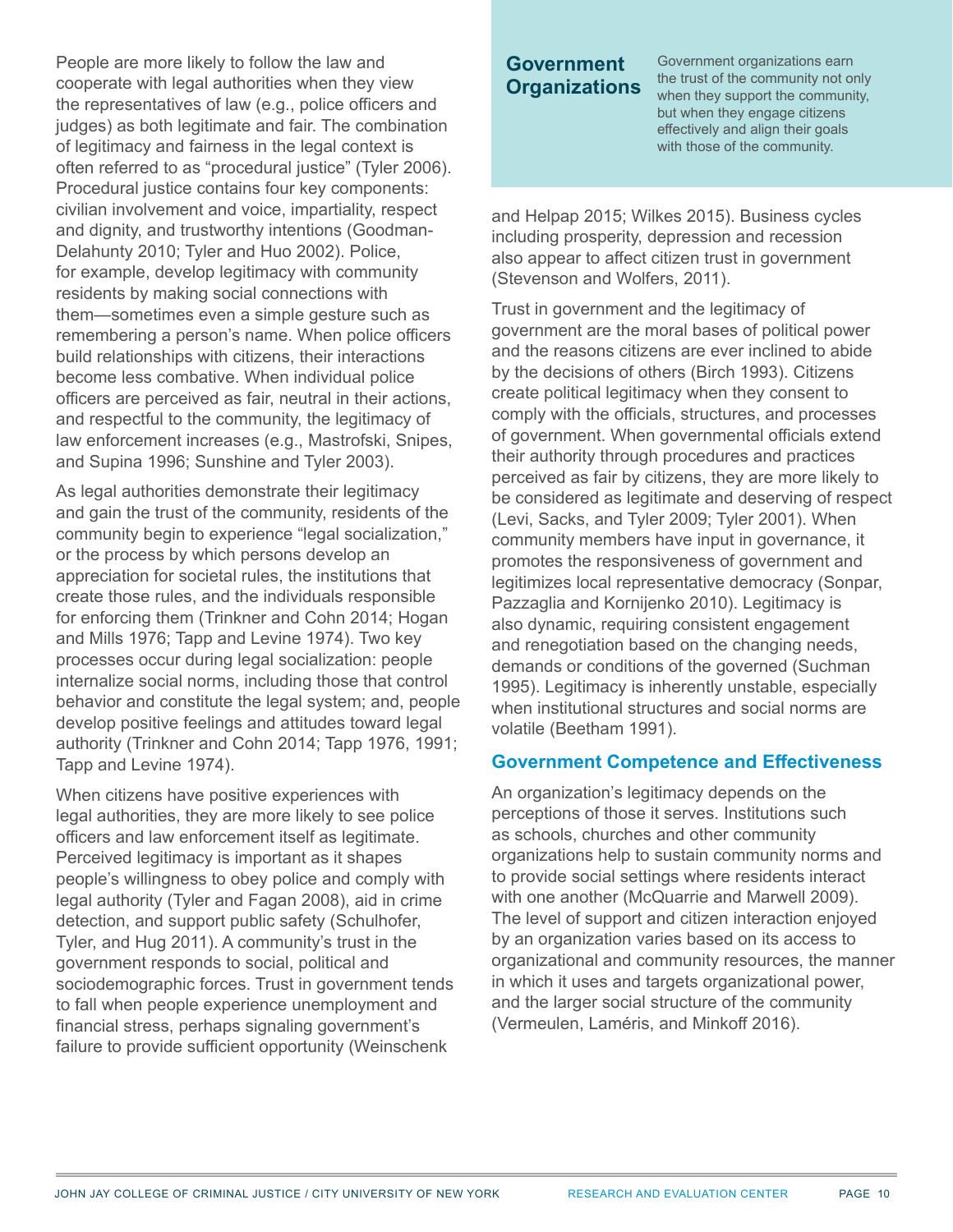Government organizations earn the trust of the community not only when they support the community, but also when they engage citizens effectively and align their goals with those of the community (Parsons 1960; Ruef and Scott 1998). Effective government organizations integrate the beliefs and knowledge of those they serve in their decision-making (Meyer and Rowan 1977; DiMaggio and Powell 1983; Eesley and Lenox 2006). When an organization or agency conducts itself in a socially appropriate manner and aligns itself with a community's values, beliefs, norms, and rules, the community is more likely to believe it is acting legitimately (Sonpar, Pazzaglia, and Kornijenko 2010; Dowling and Pfeffer 1975; Suchman 1995).

Transparency is always critical. Organizations must openly communicate with the public and demonstrate sound decision-making to be perceived as legitimate and trustworthy (Raphael and Karpowitz 2013; Fung 2003). In such conditions, the public is more likely to engage with and collaborate with the efforts of government.

#### **Defensible Space**

Comprehensive crime policy includes interventions to address the built environment and its effect on behavior, known as Crime Prevention through Environmental Design, or CPTED, a crime deterrence strategy that promotes defensible space, public safety, and quality of life by improving the physical features and social consequences of shared space (Jeffery 1971). Communities create defensible space when the physical characteristics of an environment help residents to feel a sense of ownership and to participate in collective guardianship.

Projects and research in the CPTED field fall into two categories, often called first generation and second generation CPTED. First generation CPTED focuses almost exclusively on the physical attributes of communities and consists of the following principles: territoriality (encouraging ownership of space), natural surveillance (increased visibility), activity support (promotion of public activities), and access control (limiting means of entry for a space) (Cozens and Love 2015). Second generation CPTED focuses on the social aspects of a community, such as cohesion (the solidification of relationships between stakeholders in the community), connectivity (mechanisms that connect and encourage

communication), community culture (events that encourage a sense of community, and neighborhood capacity (presence of social stabilizers and balanced land use) (Saville and Cleveland 1998; Cozens and Love 2015). In a CPTED effort, residents should be included in the identification of neighborhood problems and in the selection of strategies to solve those problems.

Researchers report that CPTED interventions focused on the physical characteristics of buildings can help prevent property crime, including efforts to improve lighting, locks, surveillance, garbage removal, and street maintenance (Ekblom 2011; Gill and Turbin 1999; Poyner 1993; Ramsay 1991). Some studies, however, find less support for the key hypotheses of CPTED. Crime reduction in one neighborhood may be offset by displacement of crime to other neighborhoods (Cozens and Love 2015), and crime could be lessened at one time of day while increasing at a different time (Johnson, Guerette, and Bowers 2014). Researchers also acknowledge that CPTED projects are inherently difficult to evaluate because of the many methodological issues associated with place-based crime interventions.

### **CONCLUSION**

The evaluation of MAP began with an effort to assess its implementation in NYCHA developments. Researchers at JohnJayREC are documenting various meetings and trainings with agency partners, stakeholder groups, and resident leaders of NYCHA communities, as well as conducting face-to-face interviews with dozens of key actors from the public and private agencies involved in MAP. The implementation assessment will help the study to create a set of variables representing the extent to which the launch and management of MAP was consistent with the City's intentions and whether that consistency varied among MAP sites. Researchers will use the information to separate MAP communities into varying levels of fidelity and then examine the relationship between adherence to MAP and various outcomes among the NYCHA developments involved in MAP.

In addition to assembling data about the activities, services, and supports offered to NYHCA residents as part of MAP, the evaluation team is relying on law enforcement data, victimization statistics, and other indicators of social and economic well-being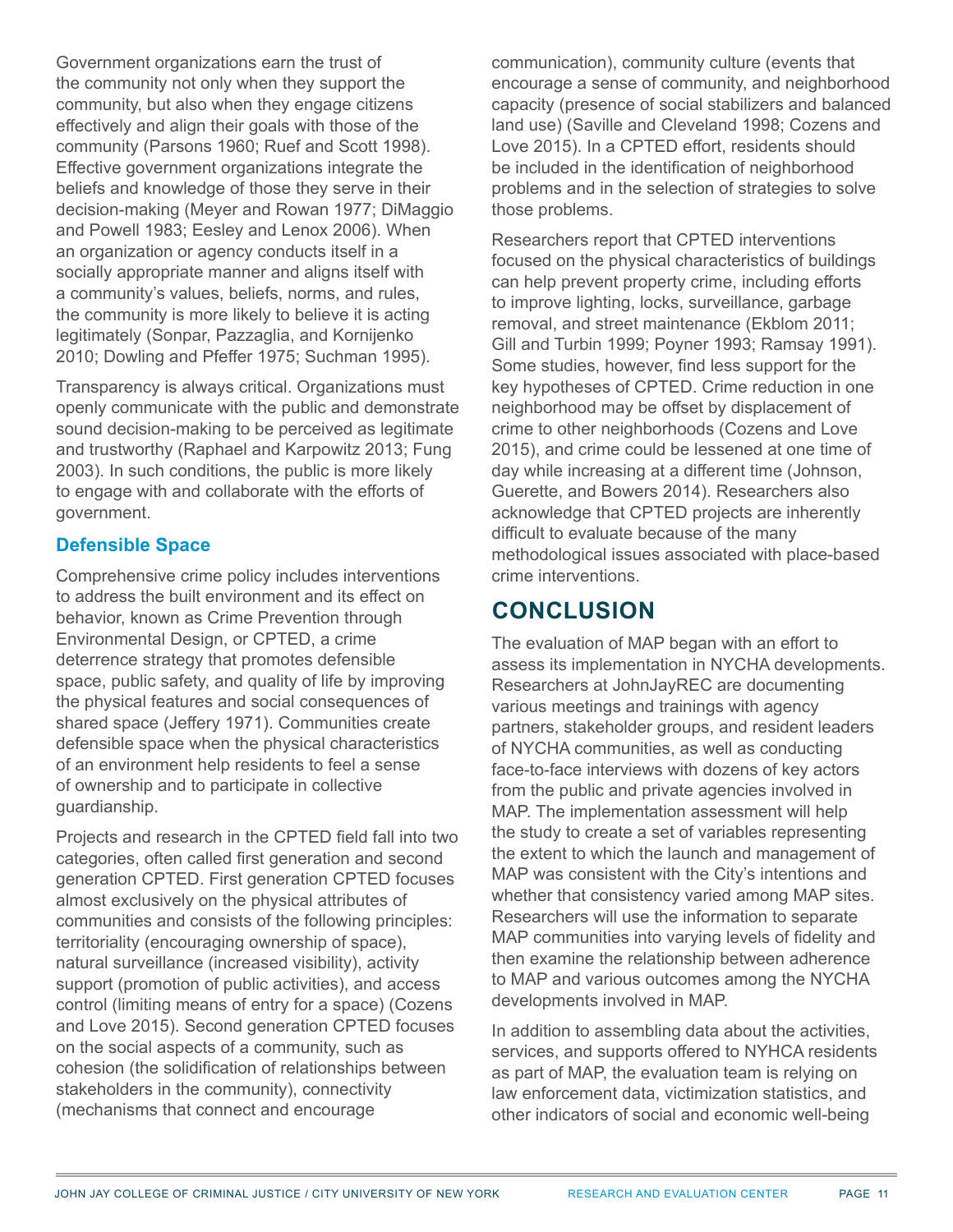to measure social conditions in New York City neighborhoods. Whenever possible, this information is geocoded to locate events in very small areas (actual X/Y coordinates if available). The information is used to estimate social conditions in all MAP areas before and after MAP and to compare them with statistically-matched, non-MAP areas.

Finally, researchers are working with NORC to design and implement surveys of representative samples of NYCHA residents in MAP developments and non-MAP comparison sites. Two waves of the survey will be administered in 2019 and 2020 to measure the experiences, perceptions, and attitudes of residents and to model other critical outcomes that would be unknown if the evaluation focused only on available administrative data about agency efforts and crime incidents. All outcomes from administrative sources and resident surveys will be tested for their relationship to MAP components and any significant differences between MAP sites and non-MAP sites will serve as one basis for estimating the effects of MAP.

Evaluating MAP is a complex endeavor, but the study deploys varying approaches to increase statistical power and examine effects for a wide array of outcomes, including analyzing individual survey responses and multiple observations across time for some measures. The evaluation's sample size is a key constraint, but may be less concerning when the evaluation investigates whether particular MAP activities lead to particular outcomes, when it tests fidelity to the MAP mission, or in analyses of MAP's effects on resident attitudes and beliefs. The primary question explored by the evaluation is MAP's effect on public safety. Acknowledging these methodological challenges, the evaluation employs a multi-modal approach that should yield a rich portrait of the MAP process and its effects in ways that offset the statistical constraints on the study's test of its central hypothesis—i.e. the presence of MAP in NYCHA developments will be associated with greater reductions in crime and fear of crime than those observed in other NYCHA developments not involved in the MAP initiative.

### **REFERENCES**

Beetham, David (1991). The Legitimacy of Power. London, England: Macmillan Publishers Limited.

Birch, Anthony H. (1993). The Concepts and Theories of Modern Democracy. London, England: Routledge.

Box, Steven, Chris Hale, and Glen Andrews (1988). Explaining Fear of Crime. The British Journal of Criminology, 28(3): 340–356.

Branas, Charles C., Rose A. Cheney, John M. MacDonald, Vicky W. Tam, Tara D. Jackson, and Thomas R. Ten Have (2011). A Difference-in-Differences Analysis of Health, Safety, and Greening Vacant Urban Space. American Journal of Epidemiology, 174(11): 1296-1306.

Brantingham, Patricia L., and Paul J. Brantingham. (1993). Environment, Routine, and Situation: Toward a Pattern Theory of Crime. In Clarke, Ronald V. and Marcus Felson (Editors), Routine Activity and Rational Choice. Advances in Criminological Theory, 5: 259-294. New Brunswick, NJ: Transaction Books.

Brantingham, Patricia L., and Paul J. Brantingham. (1999). Theoretical Model of Crime Hot Spot Generation. Studies on Crime and Crime Prevention, 8: 7–26.

Browning, Christopher R., Seth L. Feinberg, and Robert D. Dietz (2004). The Paradox of Social Organization: Networks, Collective Efficacy, and Violent Crime in Urban Neighborhoods. Social Forces, 83(2): 503–534.

Collins, Charles R., Zachary P. Neal, and Jennifer Watling Neal (2016). Transforming Social Cohesion into Informal Social Control: Deconstructing Collective Efficacy and the Moderating Role of Neighborhood Racial Homogeneity. Journal of Urban Affairs, 39(3): 307–322.

Coryn, Chris L. S., Lindsay A. Noakes, Carl D. Westine and Daniela C. Schröter (2010). A Systematic Review of Theory-Driven Evaluation Practice From 1990 to 2009. American Journal of Evaluation, 32(2): 199-206.

Covington, Jeanette and Ralph B. Taylor (1991). Fear of Crime in Urban Residential Neighborhoods: Implications of Between -and within- Neighborhood Sources for Current Models. The Sociological Quarterly, 32(2): 231- 249.

Cozens, Paul and Terence Love (2015). A Review and Current Status of Crime Prevention through Environmental Design (CPTED). Journal of Planning Literature, 30(4): 393-412.

Delgado, Sheyla, Wogod Alawlaqi, Richard Espinobarros, Laila Alsabahi, Anjelica Camacho, and Jeffrey A. Butts (2018). Quasi-Experimental Comparison Design for Evaluating the Mayor's Action Plan for Neighborhood Safety. Evaluation Update No. 1. New York, NY: Research and Evaluation Center, John Jay College of Criminal Justice.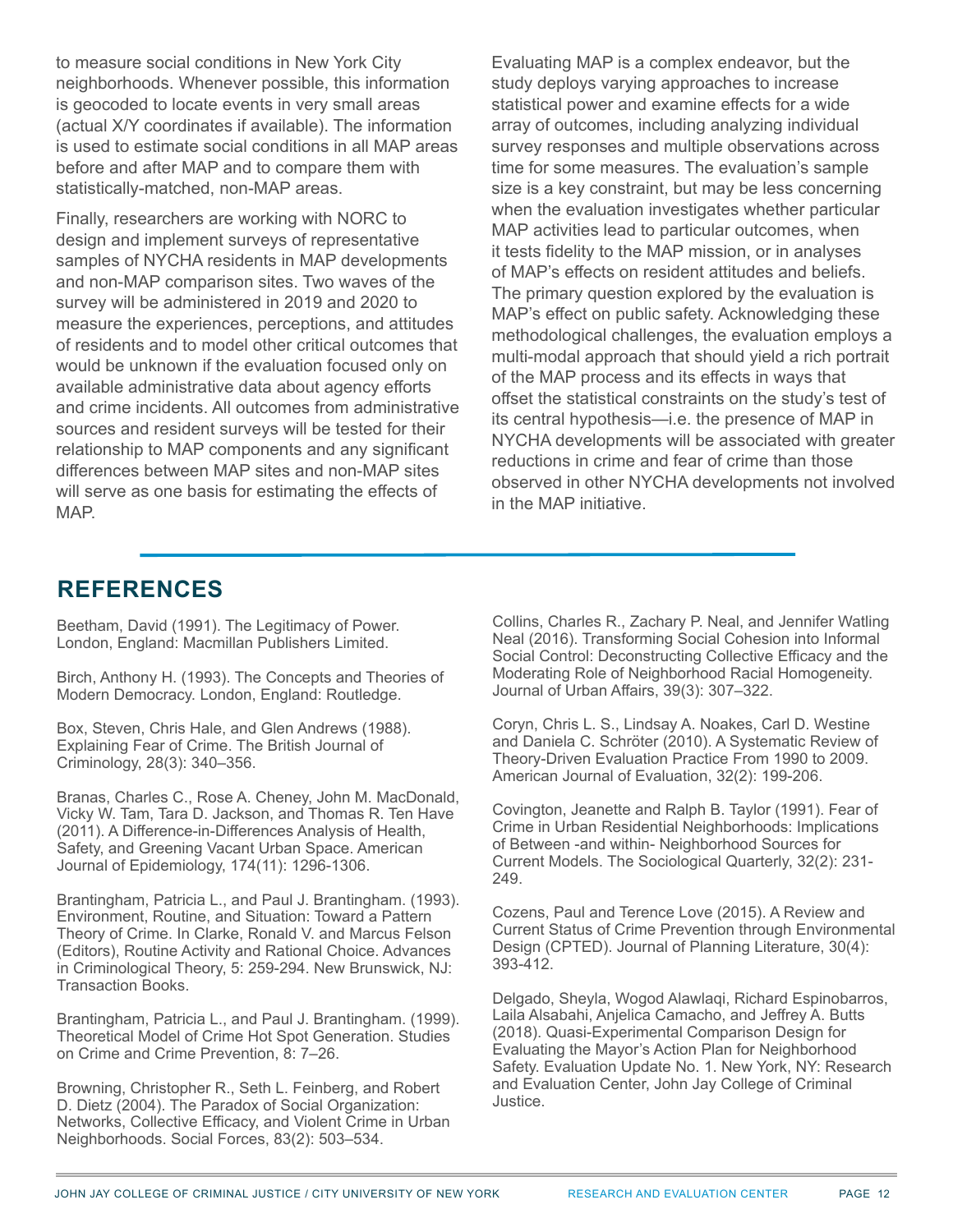DiMaggio, Paul J., and Walter W. Powell (1983). The Iron Cage Revisited: Institutional Isomorphism and Collective Rationality in Organizational Fields. American Sociological Review, 48(2): 147–160.

Dowling, John and Jeffrey Pfeffer (1975). [Organizational](https://doi.org/10.2307/1388226)  [Legitimacy: Social Values and Organizational Behavior.](https://doi.org/10.2307/1388226) The Pacific Sociological Review, 18(1): 122–136.

Eesley, Charles and Michael J. Lenox (2006). [Firm](https://doi.org/10.1002/smj.536)  [Responses to Secondary Stakeholder Action.](https://doi.org/10.1002/smj.536) Strategic Management Journal, 27(8): 765–781.

Ekblom, Paul (2011). [Deconstructing CPTED… and](https://doi.org/10.1007/s10610-010-9132-9)  [Reconstructing it for Practice, Knowledge Management](https://doi.org/10.1007/s10610-010-9132-9)  [and Research](https://doi.org/10.1007/s10610-010-9132-9). European Journal on Criminal Policy and Research, 17(1): 7-28.

Farrall, Stephen D., Jonathan Jackson, and Emily Gray (2009). [Social Order and the Fear of Crime in](https://global.oup.com/academic/product/social-order-and-the-fear-of-crime-in-contemporary-times-9780199540815?lang=en&cc=us)  [Contemporary Times.](https://global.oup.com/academic/product/social-order-and-the-fear-of-crime-in-contemporary-times-9780199540815?lang=en&cc=us) New York, NY: Oxford University Press.

Foster, Sarah, Matthew Knuiman, Lisa Wood, and Billie Giles-Corti (2013). [Suburban Neighbourhood Design:](https://doi.org/10.1016/j.jenvp.2013.07.015)  [Associations with Fear of Crime versus Perceived Crime](https://doi.org/10.1016/j.jenvp.2013.07.015)  [Risk](https://doi.org/10.1016/j.jenvp.2013.07.015). Journal of Environmental Psychology, 36: 112–17.

Fung, Archon (2003). Survey Article: [Recipes for Public](https://doi.org/10.1111/1467-9760.00181)  [Spheres: Eight Institutional Design Choices and Their](https://doi.org/10.1111/1467-9760.00181)  [Consequences.](https://doi.org/10.1111/1467-9760.00181) Journal of Political Philosophy 11(3): 338–367.

Gibson, Chris L., Jihong Zhao, Nicholas P. Lovrich, and Michael J. Gaffney (2002). [Social Integration, Individual](https://doi.org/10.1080/07418820200095341)  [Perceptions of Collective Efficacy, and Fear of Crime in](https://doi.org/10.1080/07418820200095341)  [Three Cities.](https://doi.org/10.1080/07418820200095341) Justice Quarterly, 19(3): 537–564.

Gill, Martin and Vicky Turbin (1999). [Evaluating a 'Realistic](https://www.rienner.com/title/Surveillance_of_Public_Space_CCTV_Street_Lighting_and_Crime_Prevention)  [Evaluation': Evidence from a Study of CCTV](https://www.rienner.com/title/Surveillance_of_Public_Space_CCTV_Street_Lighting_and_Crime_Prevention). In Painter, Kate and Nick Tilley (Editors), [Surveillance of Public](https://www.rienner.com/title/Surveillance_of_Public_Space_CCTV_Street_Lighting_and_Crime_Prevention)  [Space: CCTV, Street Lighting and Crime Prevention.](https://www.rienner.com/title/Surveillance_of_Public_Space_CCTV_Street_Lighting_and_Crime_Prevention) Crime Prevention Studies 10: 179-199. Monsey, NY: Criminal Justice Press.

Goodman-Delahunty, Jane (2010). [Four Ingredients: New](https://doi.org/10.1093/police/paq041)  [Recipes for Procedural Justice in Australian Policing.](https://doi.org/10.1093/police/paq041) Policing: A Journal of Policy and Practice 4(4): 403-410.

Groff, Elizabeth, David Weisburd, and Nancy A. Morris (2009). Where the Action is at Places: Examining Spatio-Temporal Patterns of Juvenile Crime at Places Using Trajectory Analysis and GIS. In Weisburd, David, Wim Bernasco, and Gerben J.N. Bruinsma (Editors), [Putting](https://doi.org/10.1007/978-0-387-09688-9)  [Crime in its Place: Units of Analysis in Geographic](https://doi.org/10.1007/978-0-387-09688-9)  [Criminology](https://doi.org/10.1007/978-0-387-09688-9), 61-86. New York, NY: Springer.

Hipp, John R. (2016). Collective Efficacy: How Is It Conceptualized, How Is It Measured, and Does It Really Matter for Understanding Perceived Neighborhood Crime and Disorder? Journal of Criminal Justice 46: 32–44.

Hogan, Robert and Carol Mills (1976). Legal Socialization. Human Development (19): 261–276.

Jeffery, C. Ray (1971). Crime Prevention through Environmental Design. Bevery Hills, CA: Sage Publications.

Johnson, Shane D., Rob T. Guerette, and Kate Bowers (2014). Crime Displacement: What We Know, What We Don't Know, and What it Means for Crime Reduction. Journal of Experimental Criminology 10(4): 549-571.

Levi, Margaret, Audrey Sacks, and Tom Tyler (2009). Conceptuaizing Legitimacy, Measuring Legitimizing Beliefs. American Behavioral Scientist 53(3): 354–375.

Lorenc, Theo, Stephan Clayton, David Neary, Margaret Whitehead, Mark Petticrew, Hilary Thomson, Steven Cummins, Amanda Sowden, and Adrian Renton. (2012). Crime, Fear of Crime, Environment, and Mental Health and Wellbeing: Mapping Review of Theories and Causal Pathways. Health and Place 18(4): 757–765.

Louin-Tapp, June (1976). Psychology and the Law: An Overture. Annual Review of Psychology (27): 359–404.

Louin-Tapp, June (1991). The Geography of Legal Socialization: Scientific and Social Markers. Droit et Société (19): 329–353.

Louin Tapp, June, and Felice J. Levine (1974). Legal Socialization: Strategies for an Ethical Legality. Stanford Law Review 27(1): 1–72.

Markowitz, Fred E., Paul E. Bellair, Allen E. Liska, and Jianhong Liu (2001). Extending Social Disorganization Theory: Modeling the Relationships Between Cohesion, Disorder, and Fear. Criminology 39(2): 293–319.

Mastrofski, Stephen B., Jeffrey Snipes, and Anne E. Supina (1996). Compliance on Demand: The Public's Response to Specific Police Requests. Journal of Research in Crime and Delinquency 33(3): 269-305.

Mayor's Office of Criminal Justice (2018). Program Summary of the Mayor's Action Plan for Neighborhood Safety. New York, NY: City of New York.

McQuarrie, Michael and Nicole P. Marwell (2009). The Missing Organizational Dimension in Urban Sociology. City and Community 8(3): 247-268.

Meyer, John W. and Brian Rowan (1977). Institutionalized Organizations: Formal Structure as Myth and Ceremony. American Journal of Sociology (83): 340–363.

Morenoff, Jeffrey D., Robert J. Sampson, and Stephen W. Raudenbush (2001). Neighborhood Inequality, Collective Efficacy, and the Spatial Dynamics of Urban Violence. Criminology 39(3): 517–558.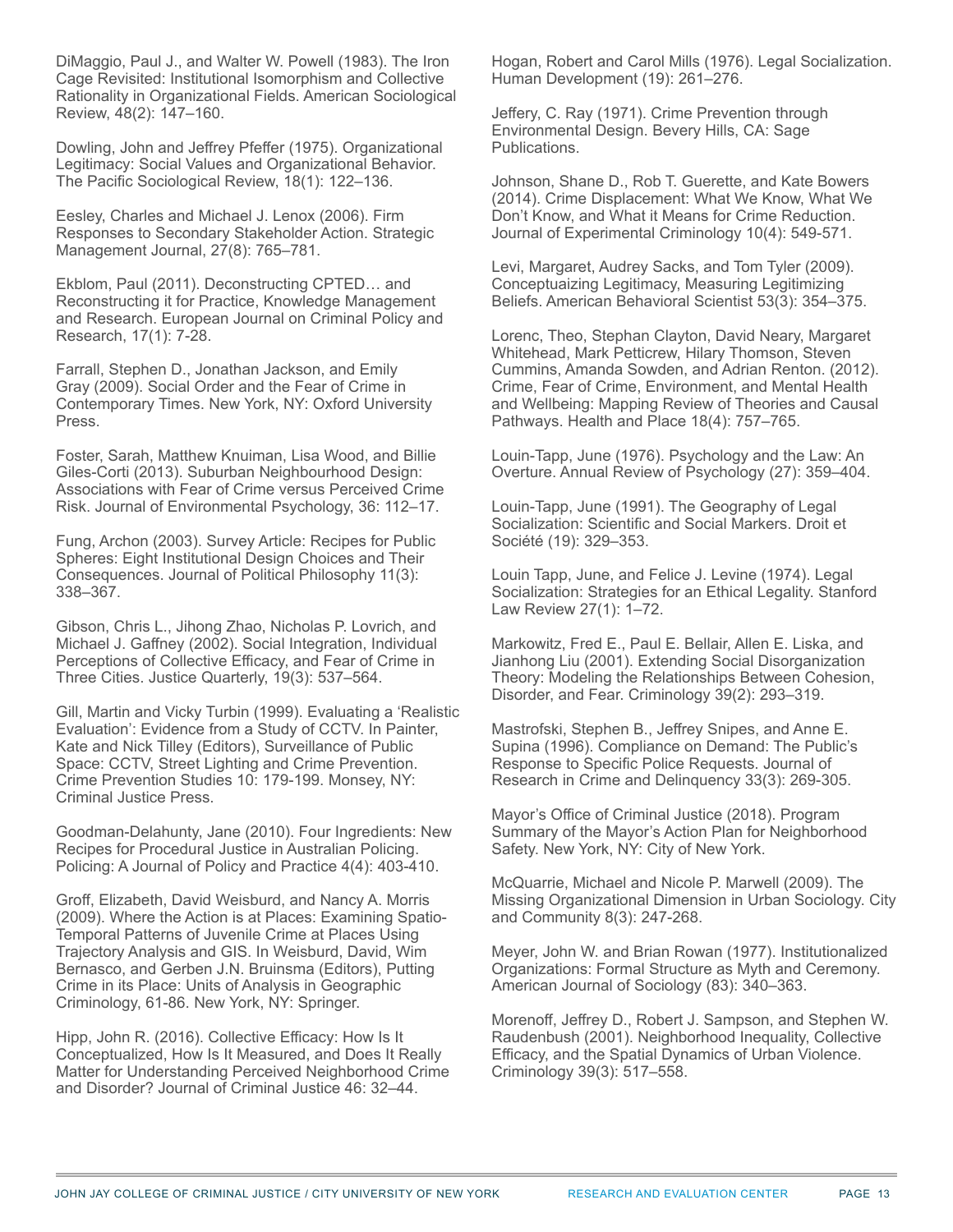Pain, Rachel (2000). Place, Social Relations and the Fear of Crime: A Review. Progress in Human Geography, 24(3): 365–387.

Parsons, Talcott (1960). Structure and Process in Modern Societies. Social Forces 39(1): 84-85.

Poyner, Barry (1993). What Works in Crime Prevention: An Overview of Evaluations. In Clarke, Ronald V. (Editor), Crime Prevention Studies, 1. Monsey, NY: Criminal Justice Press.

Ramsay, Malcolm (1991). The Effect of Better Street Lighting On Crime and Fear: A Review. Crime Prevention Unit Paper Number 29. London: Home Office.

Raphael, Chad and Christopher F. Karpowitz (2013). Good Publicity: The Legitimacy of Public Communication of Deliberation. Political Communication 30(1): 17–41.

Ruef, Martin and W. Richard Scott (1998). A Multidimensional Model of Organizational Legitimacy: Hospital Survival in Changing Institutional Environments. Administrative Science Quarterly 43(4): 877–904.

Sampson, Robert J., Stephen W. Raudenbush, and Felton Earls (1997). Neighborhoods and Violent Crime: A Multilevel Study of Collective Efficacy. Science 277(5328): 918–24.

Saville, Greg and Gerry Cleveland (1998). 2nd Generation CPTED: An Antidote to the Social Y2K Virus of Urban Design. 2nd Annual International CPTED Conference. Orlando, FL.

Schulhofer, Stephen J., Tom R. Tyler, and Aziz Z. Huq (2011). American Policing at a Crossroads: Unsustainable Policies and the Procedural Justice Alternative. Journal of Criminal Law and Criminology 101(2): 335–339.

Sherman, L. W., P. Gartin, and M.E. Buerger (1989). Hot Spots of Predatory Crime: Routine Activities and the Criminology of Place. Criminology 27(1): 27–55.

Skogan, Wesley (1986). Fear of Crime and Neighborhood Change. Crime and Justice 8: 203–29.

Sonpar, Karan, Federica Pazzaglia, and Jurgita Kornijenko (2010). The Paradox and Contraints of Legitimacy. Journal of Business Ethics 95(1): 1–21.

Stafford, Mai, Tarani Chandola, and Michael Marmot (2007). Association between Fear of Crime and Mental Health and Physical Functioning. American Journal of Public Health 97(11): 2076–2081.

Stevenson, Betsey, and Justin Wolfers (2011). Trust in Public Insititutions over the Business Cycle. The American Economic Review: Papers and Proceedings 101(3): 281- 287.

Stroebe, Wolfgang, N. Pontus Leander, and Arie W. Kruglanski (2017). Is It a Dangerous World Out There? The Motivational Bases of American Gun Ownership. Personality and Social Psychology Bulletin 43(8): 1071– 85.

Suchman, Marc C. (1995). Managing Legitimacy: Strategic and Institutional Approaches. Academy of Management Review 20(3): 571–610.

Sunshine, Jason, and Tom R. Tyler (2003). The Role of Procedural Justice and Legitimacy in Shaping Public Support for Policing. Law and Society Review 37(3): 513- 548.

Trinkner, Rick and Ellen S. Cohn (2014). Putting the "Social" Back in Legal Socialization: Procedural Justice, Legitimacy, and Cynicism in Legal and Nonlegal Authorities. Law and Human Behavior 38(6): 602–17.

Tyler, Tom R. (2001). Public Trust and Confidence in Legal Authorities: What do Majority and Minority Group Members Want from the Law and Legal Authorities? Behavioral Sciences & The Law 19(2): 215-235.

Tyler, Tom R. (2006). Why People Obey the Law. New Haven, CT: Yale University Press.

Tyler, Tom R. and Jeffrey A. Fagan (2010). Legitimacy and Cooperation: Why do People Help the Police Fight Crime in Their Communities? In Rice, Stephen K. and Michael D. White (Editors), Race, Ethnicity, and Policing: New and Essential Readings (pp. 84-117). New York, NY: NYU Press.

Tyler, Tom R., and Yuen J. Huo (2002). Trust in the Law: Encouraging Public Cooperation with the Police and Courts. New York, NY: Russell Sage Foundation.

Vermeulen, Floris, Joran Laméris, and Debra Minkoff (2016). Welcome to the Neighbourhood: The Spatial Dimensions of Legitimacy for Voluntary Leisure Organisations. Urban Studies 53(11): 2253–2272.

Weinschenk, Aaron C. and David J. Helpap (2015). Political Trust in the American States. State and Local Government Review 47(1): 26–34.

Weisburd, David, Shawn Bushway, Cynthia Lum, and Sue-Ming Yang (2004). Trajectories of Crime at Places: A Longitudinal Study of Street Segments in the City of Seattle. Criminology, 42(2): 283–321.

Wilkes, Ron (2015). We Trust in Government, Just Not in Yours: Race, Partisanship, and Political Trust, 1958–2012. Social Science Research 49: 356-371.

Wilson, William Julius (2012). The Truly Disadvantaged: The Inner City, the Underclass, and Public Policy. Second Edition. Chicago, IL: University of Chicago Press.